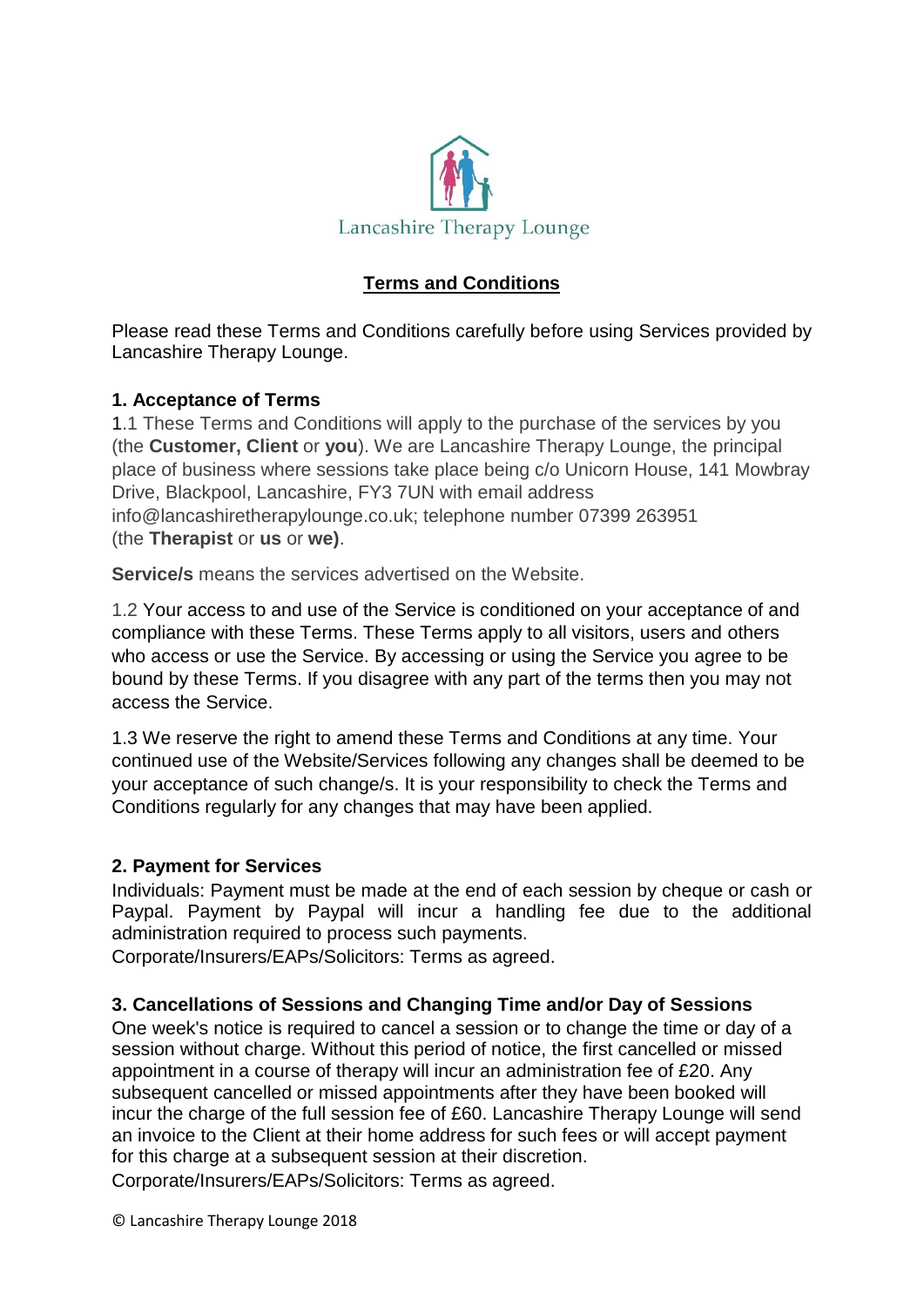## **4. Session Length**

Each individual therapy session usually lasts 50 minutes unless the therapist has indicated otherwise. This allows a few minutes following the session to arrange a future appointment if required. An assessment session may take place over more than one session in order to sufficiently gather the necessary depth of information required to formulate a suitable treatment plan.

## **5. Code of Ethics & Practice**

The therapist is bound by the Ethical Framework of individual therapy organisations that they are registered with or accredited with. The therapist has a duty of care to act upon identified risks of harm to the client or others. The client must provide details of their GP or Next of Kin as a point of contact for the therapist in the event that risk of harm to self or others is identified.

# **6. Complaints**

Any complaints concerning services delivered by Lancashire Therapy Lounge should be communicated in the first instance in writing. On receipt of a complaint, a confirmation letter will be sent and the matter will be investigated. A response to the complaint will be provided within 21 days of receipt.

# **7. Acceptable Use of the Website**

Your access to and use of Lancashire Therapy Lounge,

www.lancashiretherapylounge.co.uk, ("the Website") is subject exclusively to these Terms and Conditions. By using the Website and/or its Services you are fully accepting the terms, conditions and disclaimers contained in this notice. You will not use the Website and/or its Services for any purpose that is unlawful or prohibited by these Terms and Conditions. If you do not accept these Terms and Conditions you must immediately cease to use the Website and/or its Services. Lancashire Therapy Lounge does not warrant that the functions contained in the material contained in this site will be uninterrupted or error free, that defects will be corrected, or that this site or the server that makes it available are free of viruses or bugs, nor do we guarantee the full functionality, accuracy and reliability of the materials.

## **8. Privacy Policy**

Please see separate document.

## **9.Third Party Websites**

Any link provided on www.lancashiretherapylounge.co.uk to other websites is not an endorsement of such websites and you acknowledge and agree that Lancashire Therapy Lounge is not responsible for the content or availability of any such sites. You further acknowledge and agree that Lancashire Therapy Lounge shall not be responsible or liable, directly or indirectly, for any damage or loss caused or alleged to be caused by or in connection with use of or reliance on any such content, goods or services available on or through any such web sites or services.

## **10. Intellectual Property Rights**

The Website and its content (including without limitation the Website design, text, graphics and all software and source codes connected with the Website and the